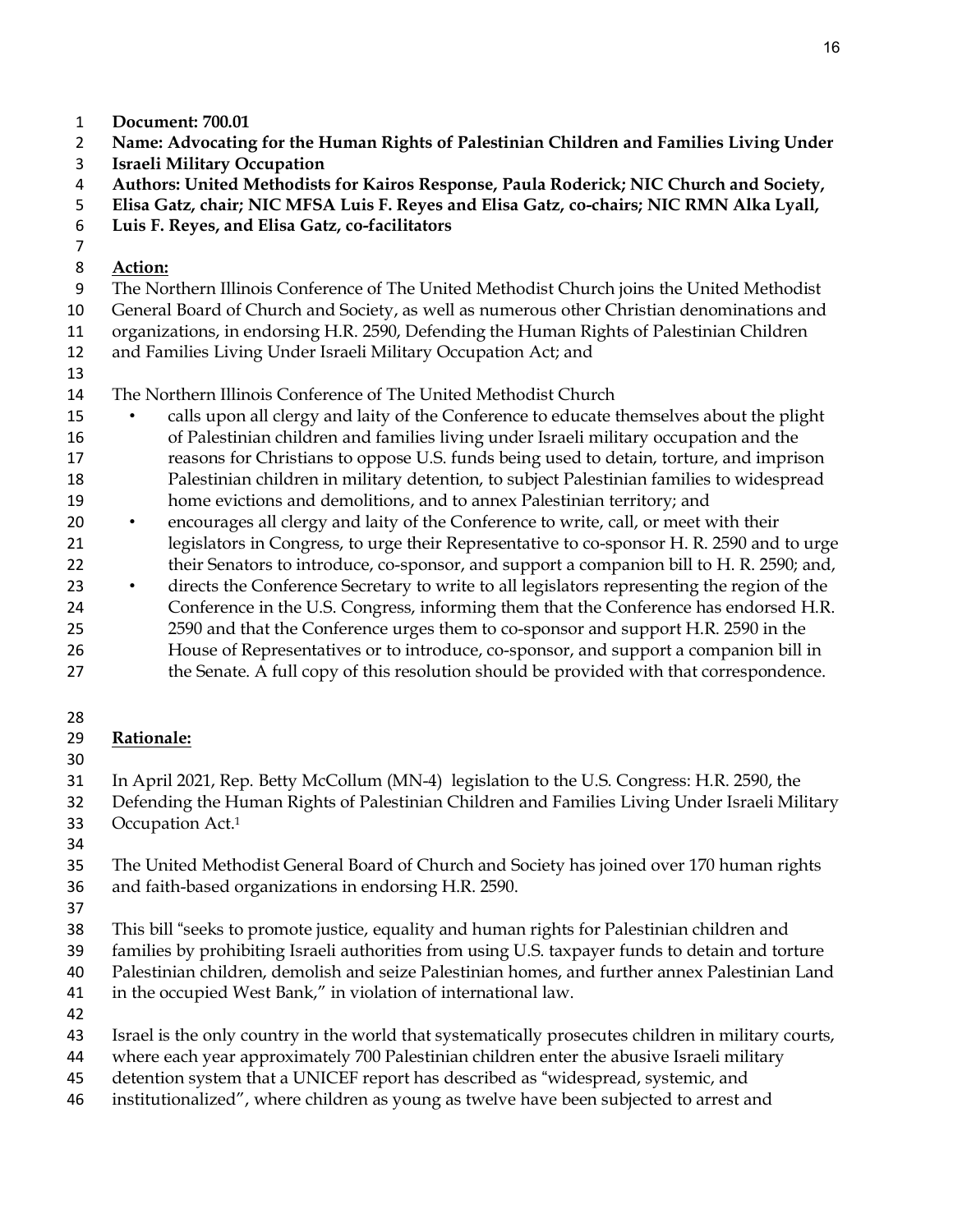- imprisonment, are often held and interrogated for hours or days with no attorney and without
- 2 the presence or knowledge of their parents, and where a large majority of these children report
- severe physical and emotional abuse during their detention.<sup>3</sup>
- 
- United Methodists have repeatedly adopted resolutions and endorsed measures to protect the
- rights of Palestinian children, at both the general church and annual Conference levels.
- 
- 1. The bill, H.R. 2590: Defending the Human Rights of Palestinian Children and Families Living
- Under Israel Occupation Act
- https://www.congress.gov/bill/117th-congress/house-bill/2590/
- 3. Defense for Children International–Palestine (DCIP) No Way To Treat A Child campaign:
- http://nwttac.dci-palestine.org;
- 3. United Methodists for Kairos Response (UMKR) resource: Palestinian Children & the Israeli
- Occupation: https://www.kairosresponse.org/quick\_facts\_series.html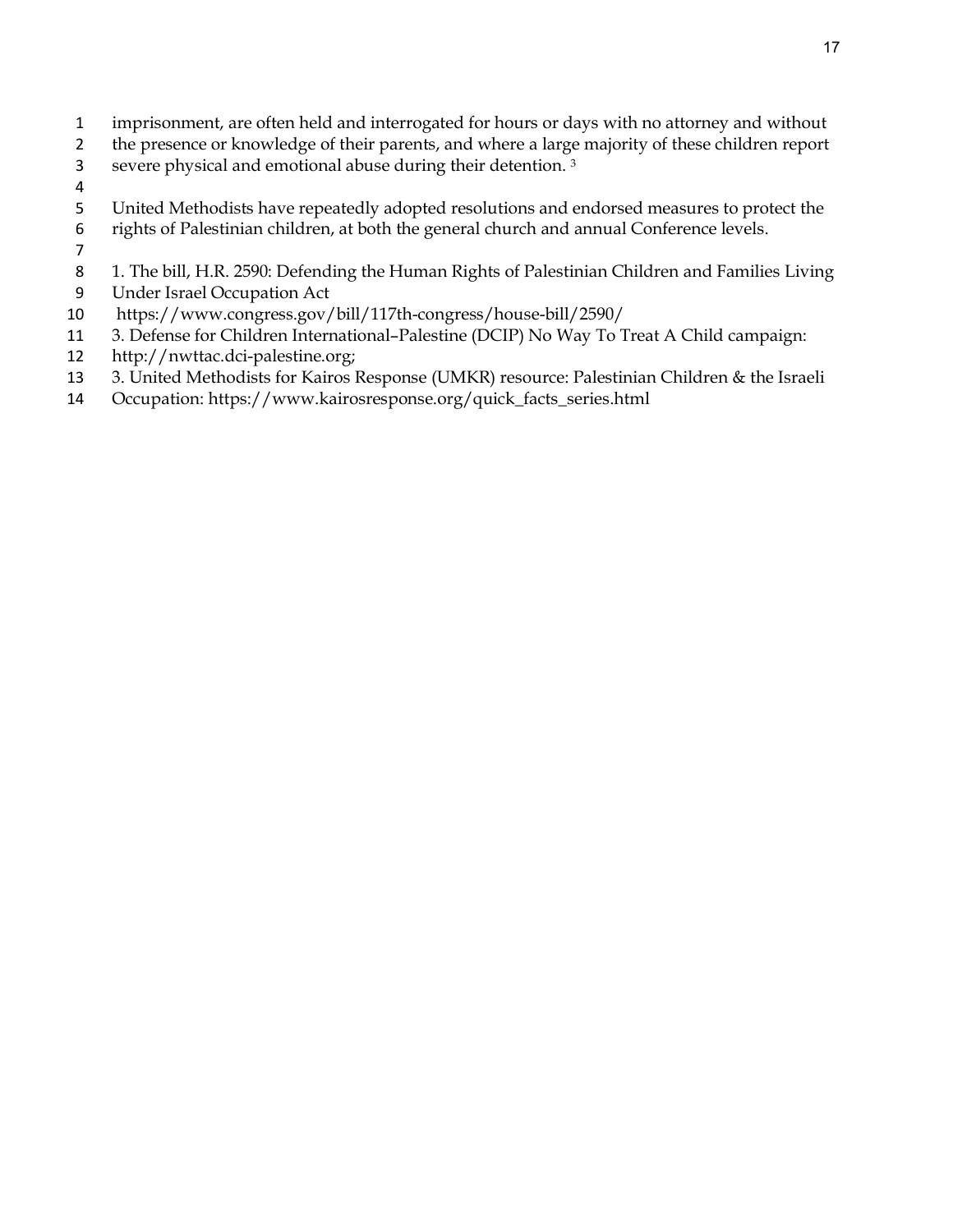- **Document: 700.08**
- **Name: Identifying and Opposing Apartheid in the Holy Land**
- **Authors: United Methodists for Kairos Response, Paula Roderick; NIC Church and Society,**
- **Elisa Gatz, chair; NIC MFSA Luis F. Reyes and Elisa Gatz, co-chairs; NIC RMN Alka Lyall,**
- **Luis F. Reyes, and Elisa Gatz, co-facilitators**
- **Action:**
- The Northern Illinois Conference of The United Methodist Church affirms that apartheid is
- antithetical to the Gospel message and that we recognize and oppose Israeli apartheid as we
- strive to "resist evil, injustice, and oppression in whatever forms they present themselves," and
- 
- The Conference calls on the U.S. government to condition U.S. funding to Israel upon Israel's
- willingness to dismantle its apartheid system and implement all the rights due to Palestinians
- under international law, and
- 
- The Conference urges all United Methodist clergy and laity to listen to the voices of Palestinians
- regarding their situation, by meeting with them in their homeland, by seeking opportunities to
- hear from them at online events, and through the study of the Palestinian Christians 'landmark
- 2020 document entitled "Cry for Hope: A Call for Decisive Action."
- 

# **Rationale:**

- In most of the region between the Jordan River and the Mediterranean Sea, Israel is the sole
- 22 governing power, and, in the remainder, Israel maintains primary control over Palestinians'
- lives. Israeli authorities have demonstrated a clear intent to maintain domination over
- Palestinians by enacting a system of laws and policies that grant full self-determination
- exclusively to Jewish Israelis and enforce systematic oppression of Palestinians, which is the
- essence of an apartheid system.
- 
- Apartheid is named as a "crime against humanity" under international law and the primary
- features of apartheid include:
- codifying into law a preferred group of people and giving that group preferential
- access to resources, benefits and services,
- segregating the population into geographic areas based on identity, and
- establishing laws and policies designed to suppress opposition to the regime and
- enforcing domination through arbitrary imprisonment, torture, cruel and inhumane
- treatment, and other violations of human rights.
- 
- Israel has seized more than three-quarters of the land of its Palestinian citizens and continues
- their dispossession today, and Palestinians in the OPT have lived under Israeli military law for
- generations without any protected civil rights.
- If apartheid is to be opposed and abolished, it is essential for the international community to
- recognize and name apartheid where it exists. The Social Principles of The United Methodist
- Church state that United Methodists "commend and encourage the self-awareness of all racial
- and ethnic groups and oppressed people that leads them to demand their just and equal rights
- as members of society," and furthermore "call the Church to challenge any hierarchy of cultures
- or identities."
-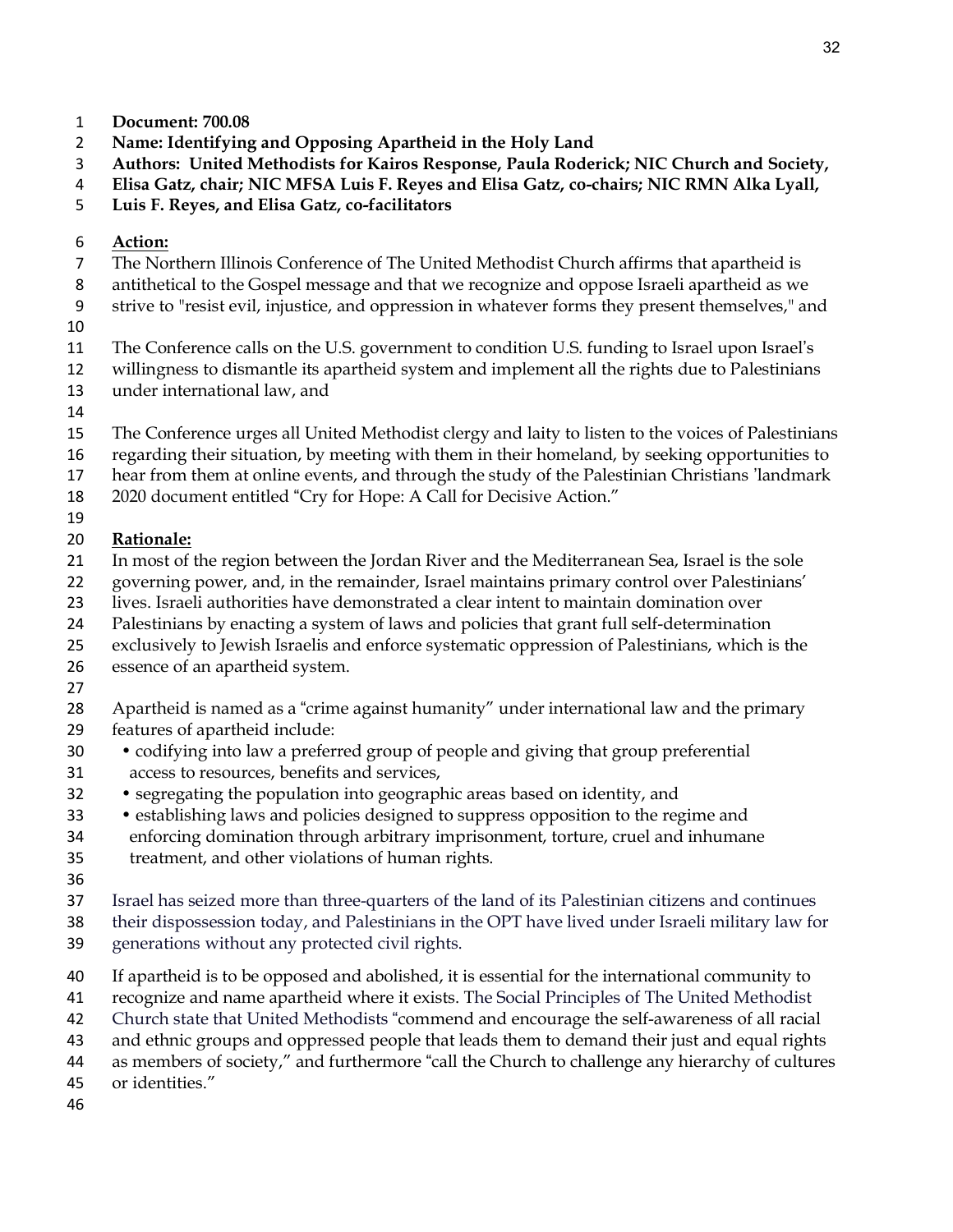- **Document: 700.10**
- **Name: Opposition to Unjust Theology Regarding the Holy Land**
- **Authors: United Methodists for Kairos Response, Paula Roderick; NIC Church and Society,**
- **Elisa Gatz, chair; NIC MFSA Luis F. Reyes and Elisa Gatz, co-chairs; NIC RMN Alka Lyall,**
- **Luis F. Reyes, and Elisa Gatz, co-facilitators**
- 

## **Action:**

- The Northern Illinois Conference of the United Methodist Church declares its opposition to any
- theology or biblical interpretation that would justify denying or violating the human rights of
- Palestinians and other religious and ethnic minorities in Israel/Palestine.
- The Northern Illinois Conference calls on its bishop to establish a task force to explore and
- identify the biblical and theological reasons for opposing Israel's treatment of the Palestinian
- people and to submit a report to the 2023 annual conference session which shall include
- recommendations for actions the Conference should take in light of those findings.

## **Rationale:**

- Many Christians adhere to the theology of Christian Zionism, believing that the modern state of
- Israel is a continuation of biblical Israel and a fulfillment of biblical prophecy and that "it is the
- responsibility of Christians to support the State of Israel and its policies."1
- The New Testament does not prophesy a modern Israeli state controlled by any single group of
- people, but does envision a time when Christ will have eliminated "the dividing wall of
- hostility" between Jews and Gentiles (Ephesians 2:14).
- A statement endorsed by thirteen bishops and patriarchs of Palestinian Christian churches says
- that Western Christians have attached "biblical and theological legitimacy to the infringement of
- our rights" and calls on their fellow Christians to "deepen their reflection on the Word of God
- and to rectify their interpretations" and avoid "any use of the Bible to legitimize or support
- 26 political options and positions that are based upon injustice."<sup>2</sup>
- For decades, the United Methodist Church has opposed Israel's treatment of the Palestinian
- people, including: "the continued military occupation of the West Bank, Gaza, and East
- Jerusalem, the confiscation of Palestinian land and water resources, the destruction of
- Palestinian homes, the continued building of illegal Jewish settlements, and any vision of a
- 'Greater Israel 'that includes the occupied territories and the whole of Jerusalem and its
- surroundings."3
- Christian Zionism is having a significant and dangerous impact on U.S. policy regarding Israel,
- by obstructing efforts to achieve a just peace and promoting U.S. acceptance of unjust treatment
- of Palestinians, and the Israeli government is increasingly reliant on Christians in the United
- 36 States who adhere to this theology for political support.<sup>4</sup>
- 
- 
- 1. [www.christianzionism.org](http://www.christianzionism.org/)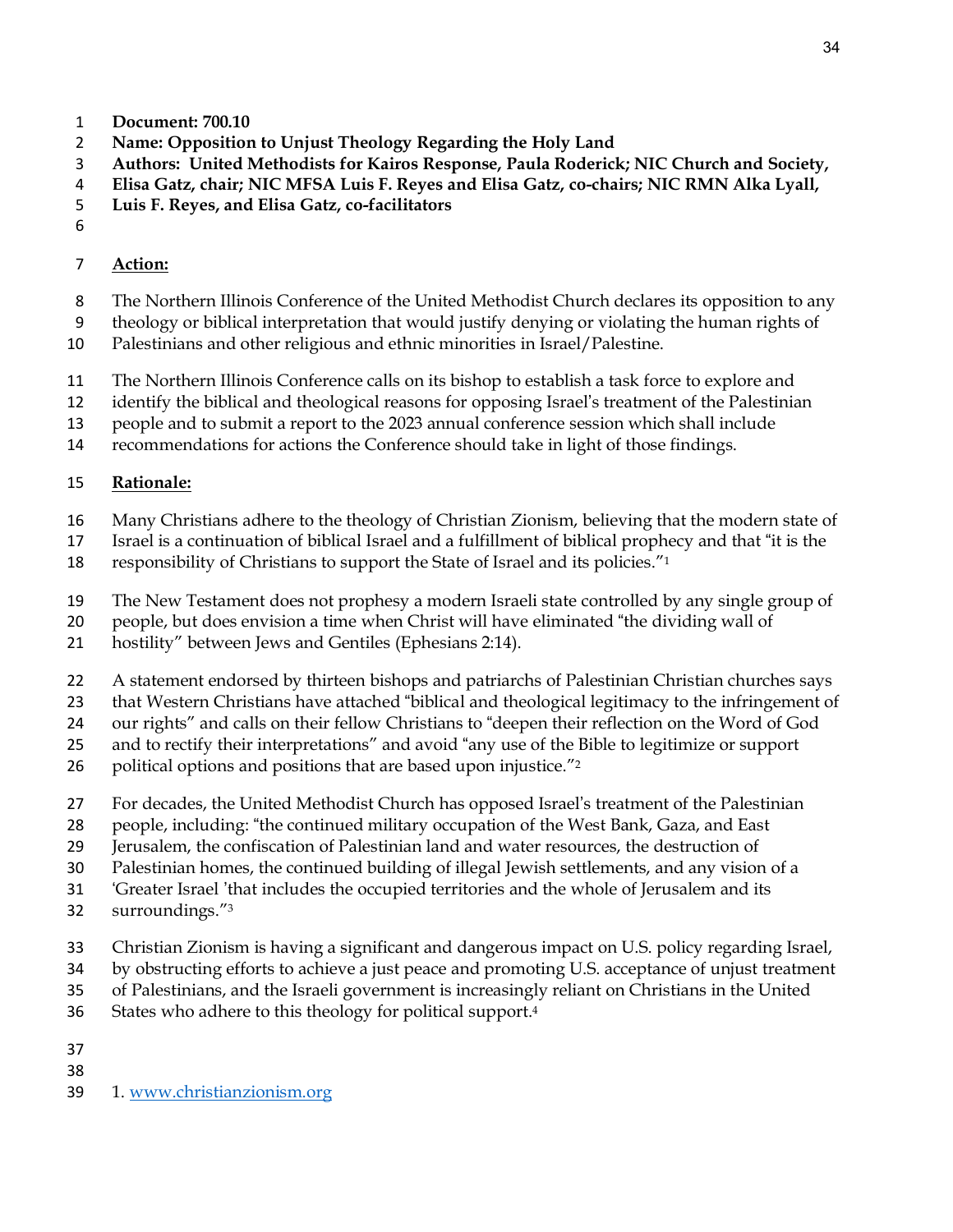- 2. The Kairos Palestine Document Paragraphs 2.3.3 and 2.4
- [https://www.kairosresponse.org/kairos\\_palestine\\_document.html](https://www.kairosresponse.org/kairos_palestine_document.html)
- 3. Opposition to Israeli Settlements in Palestinian Land, UMC Book of Resolutions 2016, #6111
- [https://www.umcjustice.org/who-we-are/social-principles-and-resolutions/opposition-to-](https://www.umcjustice.org/who-we-are/social-principles-and-resolutions/opposition-to-israeli-settlements-in-palestinian-land-6111)
- [israeli-settlements-in-palestinian-land-6111](https://www.umcjustice.org/who-we-are/social-principles-and-resolutions/opposition-to-israeli-settlements-in-palestinian-land-6111)
- 4. Christian Zionism and the Formation of Foreign Policy
- <https://www.jstor.org/stable/24915906>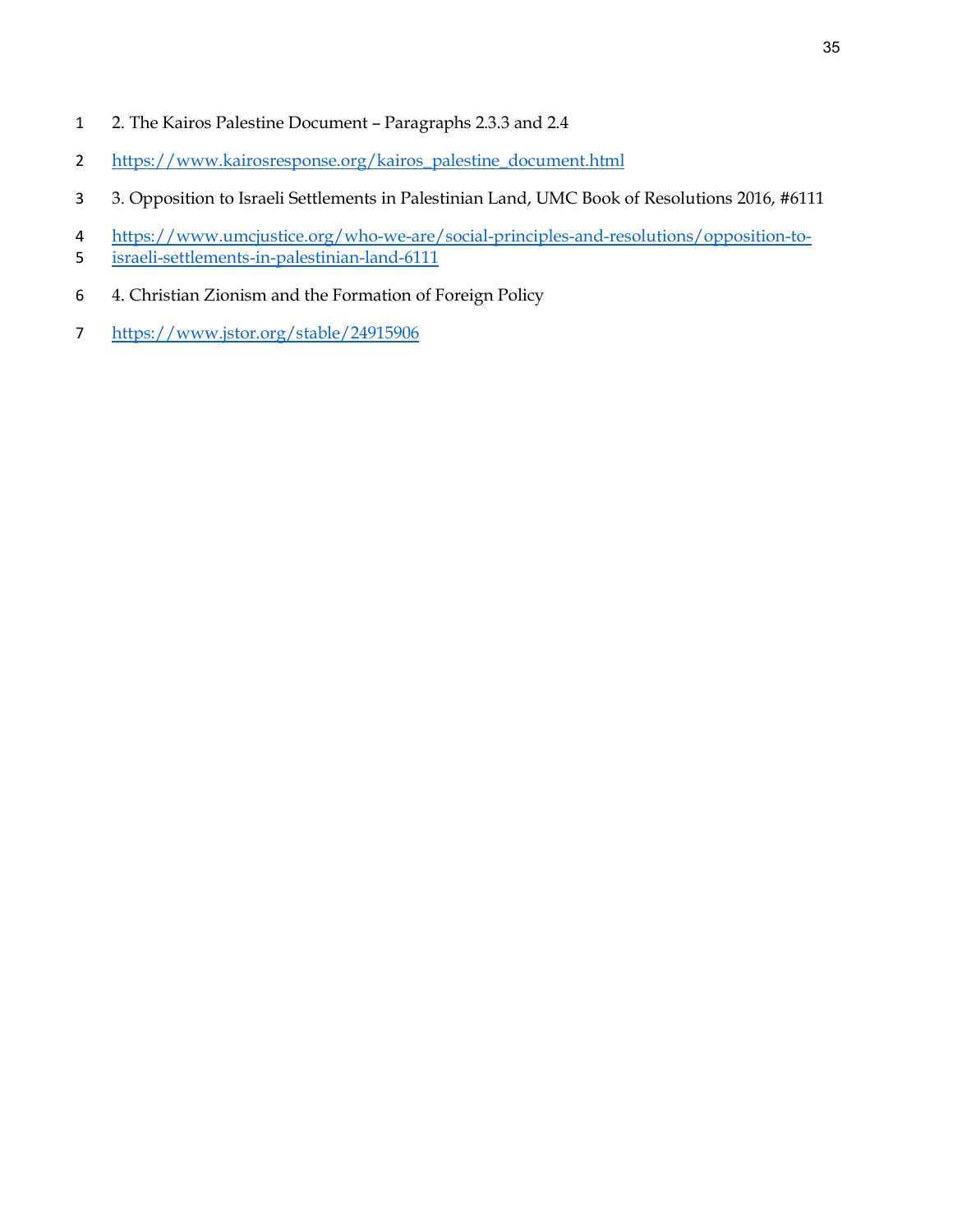#### **Document: 700.13**

### **Name: Resolution for Korea's Peace**

**Author(s): Hwa-Young Chong**

### 

# **Action:**

- 1. The Northern Illinois Annual Conference pray for Korea's peace as part of worship, Bible Study, or special presentation during the 184th annual conference in 2023 on the occasion of the 70th anniversary of the armistice of the Korean War.
- 2. The Bishop of the Northern Illinois Conference appoint a committee to work on this prayer time during the 2023 annual conference and on educational and spiritual formation resources for the congregations and individuals to use.
- 3. The Northern Illinois Conference encourage all local churches to consider taking a 13 moment in worship to pray for peace in Korea, preferably around the 70<sup>th</sup> anniversary of 14 the armistice of the Korean War.

### **Rationale:**

Christians affirm Christ is our peace, as widely witnessed in the New Testament including the

- following passage: "For he [Christ] is our peace; in his flesh he has made both groups into one 20 and has broken down the dividing wall, that is, the hostility between us" (Ephesians 2:14).
- 

22 The year 2023 marks the 70<sup>th</sup> anniversary of the armistice of the Korean War in 1953. The 23 political and military tensions have continued since then, threatening peace on the Korean

- peninsula as well as threatening global peace.
- 

The Korean War, which started on June 25, 1950 and lasted for three years, was an international

27 war fought on the Korean peninsula, involving military forces from China, the Soviet Union,

28 the United States, and United Nations (UN) Forces. An estimated 3 million civilians and

combatants lost their lives in the war, with countless others injured in body and spirit. The

descendants of those killed, survivors, veterans, the injured, and war refugees and orphans now

- live all over the world, bearing the pain of the war.
- 

 The armistice treaty of the Korean War on July 27, 1953 served as a military ceasefire and resulted in the division of Korea into two: North Korea (Democratic People's Republic of Korea) and South Korea (Republic of Korea). North and South Koreans share one language, common history, and cultural heritage. Since the national division in 1953, civilian communication or visits have not been allowed. During these years, husband and wives were separated. Parents and children were pulled apart. People in both North and South Korea have lived under the

threat of war, political demonization of each other, and the pain of family separation.

The United States forces still are stationed in South Korea. The peace of Korea is not only a

concern of the Korean people. It involves U.S. army (militarily); surrounding nations (geo-

- politically); and many other nations in this increasingly globalized world community. An
- escalation of tension in Korea can affect global peace. At the same time, a more peaceful

situation in Korea can expand a sense of wellbeing for others.